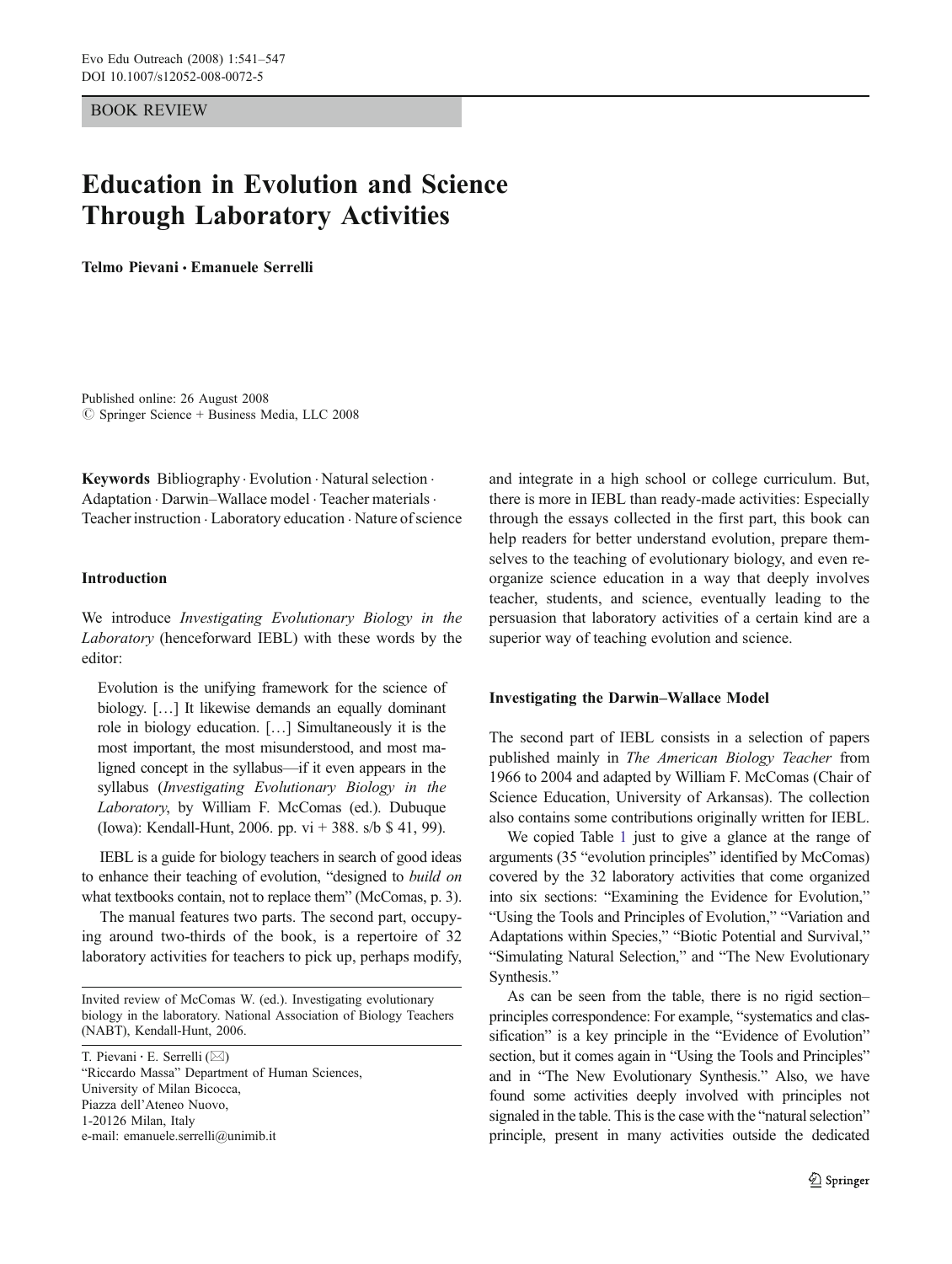<span id="page-1-0"></span>

| Scheme of the laboratory activities contained in the second part of IEBL<br>Chapter | ∃                 | evolution       |                   |               | -examining the evidence for |                |                 |              |                | III-using the<br>principles of<br>evolution<br>tools and |            |          |                | and adaptations<br>within species<br>IV-variation |                            |                | and survival<br>$V$ -biotic<br>potential |              |                            |                       | VI-simulating natural selection |          |          |         |                |                       |                       | evolutionary synthesis<br>$VII$ —the new |                   |              |                       |
|-------------------------------------------------------------------------------------|-------------------|-----------------|-------------------|---------------|-----------------------------|----------------|-----------------|--------------|----------------|----------------------------------------------------------|------------|----------|----------------|---------------------------------------------------|----------------------------|----------------|------------------------------------------|--------------|----------------------------|-----------------------|---------------------------------|----------|----------|---------|----------------|-----------------------|-----------------------|------------------------------------------|-------------------|--------------|-----------------------|
| Laboratory number                                                                   | $\sim$            | $\epsilon$      | 4                 | $\sim$        | $\circ$                     | $\overline{ }$ | $\infty$        | $\circ$      | $\overline{ }$ | $\sim$                                                   | $\epsilon$ | 4        | $\overline{ }$ | $\mathbb{C}$                                      | 4<br>$\epsilon$            | $\overline{ }$ | $\mathbb{C}$                             | $\epsilon$   | $\overline{\phantom{0}}$   | $\sim$                | $\sim$                          | 4        | $\sim$   | $\circ$ | $\overline{ }$ | $\infty$              | $\overline{ }$        | $\mathbb{C}$                             | $\epsilon$        | 4            | $\sim$                |
| Homology                                                                            |                   |                 |                   |               |                             |                |                 |              |                |                                                          |            |          |                |                                                   |                            |                |                                          |              |                            |                       |                                 |          |          |         |                |                       |                       |                                          |                   |              |                       |
| Comparative Anatomy/                                                                | $\times$ $\times$ |                 |                   |               |                             |                | $\times \times$ |              |                |                                                          |            |          |                |                                                   |                            |                |                                          |              |                            |                       |                                 |          |          |         |                |                       |                       |                                          |                   |              |                       |
| Molecular Clock<br>Genetics                                                         |                   |                 |                   |               |                             |                |                 |              |                |                                                          |            |          |                |                                                   |                            |                |                                          |              |                            |                       |                                 |          |          |         |                |                       |                       |                                          |                   |              |                       |
| Phylogeny                                                                           |                   | $\times \times$ |                   |               | ×                           | ×              | ×               | $\mathsf{X}$ |                |                                                          |            |          |                |                                                   |                            |                |                                          |              |                            |                       |                                 |          |          |         |                |                       |                       |                                          | $\times$ $\times$ |              |                       |
| Mutations                                                                           |                   |                 | $\times$ $\times$ |               |                             |                |                 |              |                |                                                          |            |          |                |                                                   |                            |                |                                          |              | $\boldsymbol{\times}$      |                       |                                 |          |          |         |                |                       |                       |                                          |                   |              |                       |
| Microevolution                                                                      |                   |                 |                   |               |                             |                |                 |              |                |                                                          |            |          |                |                                                   |                            |                |                                          |              |                            |                       |                                 |          |          |         |                |                       |                       |                                          |                   |              |                       |
| Systematics &                                                                       |                   |                 |                   | ×             | ×                           | $\times$       |                 | $\mathsf{X}$ |                |                                                          | $\times$   |          |                |                                                   |                            |                |                                          |              |                            |                       |                                 |          |          |         |                |                       |                       |                                          |                   | $\mathsf{X}$ |                       |
| Classification                                                                      |                   |                 |                   |               |                             |                |                 |              |                |                                                          |            |          |                |                                                   |                            |                |                                          |              |                            |                       |                                 |          |          |         |                |                       |                       |                                          |                   |              |                       |
| Convergence &<br>Phylogenetics                                                      |                   | ×               |                   | $\times$<br>× | ×                           |                |                 |              |                |                                                          |            | $\times$ | $\times$       |                                                   |                            |                |                                          |              |                            |                       |                                 |          |          |         |                |                       |                       |                                          | ×                 |              |                       |
|                                                                                     |                   |                 |                   |               |                             |                |                 |              |                |                                                          |            |          |                |                                                   |                            |                |                                          |              |                            |                       |                                 |          |          |         |                |                       |                       |                                          |                   |              |                       |
| Variation within<br>Divergence                                                      |                   |                 |                   |               |                             |                |                 |              |                |                                                          |            |          | ×              | X                                                 | $\boldsymbol{\times}$<br>X |                |                                          |              |                            |                       |                                 |          |          |         |                |                       | $\boldsymbol{\times}$ |                                          |                   |              |                       |
| Species                                                                             |                   |                 |                   |               |                             |                |                 |              |                |                                                          |            |          |                |                                                   |                            |                |                                          |              |                            |                       |                                 |          |          |         |                |                       |                       |                                          |                   |              |                       |
| Age determination                                                                   |                   |                 |                   |               |                             |                |                 |              | $\times$       |                                                          |            |          |                |                                                   |                            |                |                                          |              |                            |                       |                                 |          |          |         |                |                       |                       |                                          |                   |              |                       |
| Geologic Time                                                                       |                   |                 |                   |               |                             |                |                 |              |                | ×                                                        |            |          |                |                                                   |                            |                |                                          |              |                            |                       |                                 |          |          |         |                |                       |                       |                                          |                   |              |                       |
| Transitional Forms                                                                  |                   |                 |                   |               |                             |                |                 |              |                |                                                          | $\times$   |          |                |                                                   |                            |                |                                          |              |                            |                       |                                 |          |          |         |                |                       |                       |                                          |                   |              |                       |
| Geographic                                                                          |                   |                 |                   |               |                             |                |                 |              |                |                                                          |            |          |                |                                                   |                            |                |                                          |              |                            |                       |                                 |          |          |         |                |                       |                       |                                          |                   |              |                       |
| Distribution                                                                        |                   |                 |                   |               |                             |                |                 |              |                |                                                          |            |          |                |                                                   |                            |                |                                          |              |                            |                       |                                 |          |          |         |                |                       |                       |                                          |                   |              |                       |
| Population Dynamics                                                                 |                   |                 |                   |               |                             |                |                 |              |                |                                                          |            |          |                |                                                   |                            |                |                                          | $\mathsf{X}$ |                            |                       |                                 |          |          |         |                |                       |                       |                                          |                   |              |                       |
| Competition                                                                         |                   |                 |                   |               |                             |                |                 |              |                |                                                          |            |          |                |                                                   | $\times$ $\times$          | $\mathsf{X}$   |                                          |              |                            |                       |                                 |          |          |         | $\times$       |                       |                       |                                          |                   |              |                       |
| Adaptation                                                                          |                   |                 |                   |               |                             |                |                 |              |                |                                                          |            |          | ×              |                                                   |                            |                |                                          |              |                            |                       | ×                               |          | ×        |         |                | ×                     | ×                     |                                          |                   |              |                       |
| Isolation                                                                           |                   |                 |                   |               |                             |                |                 |              |                |                                                          |            |          |                |                                                   | X                          |                |                                          |              |                            |                       |                                 |          |          |         |                |                       |                       |                                          |                   |              |                       |
| Overproduction                                                                      |                   |                 |                   |               |                             |                |                 |              |                |                                                          |            |          |                |                                                   |                            | $\mathsf{X}$   | $\times$ $\times$                        |              |                            |                       |                                 |          |          |         |                |                       |                       |                                          |                   |              |                       |
| Biotic potential                                                                    |                   |                 |                   |               |                             |                |                 |              |                |                                                          |            |          |                |                                                   |                            |                |                                          |              |                            |                       |                                 |          |          |         |                |                       |                       |                                          |                   |              |                       |
| Natural Selection                                                                   |                   |                 |                   |               |                             |                |                 |              |                |                                                          |            |          |                |                                                   |                            |                |                                          |              | $\times$                   | $\times$              | $\times$                        | $\times$ | $\times$ | X       | $\times$       | $\boldsymbol{\times}$ |                       |                                          |                   |              | $\boldsymbol{\times}$ |
| Genotype and                                                                        |                   |                 |                   |               |                             |                |                 |              |                |                                                          |            |          |                |                                                   |                            |                |                                          |              |                            |                       |                                 |          |          |         |                |                       |                       |                                          |                   |              |                       |
| Phenotype                                                                           |                   |                 |                   |               |                             |                |                 |              |                |                                                          |            |          |                |                                                   |                            |                |                                          |              |                            |                       |                                 |          |          |         |                |                       |                       |                                          |                   |              |                       |
| Founder Principle                                                                   |                   |                 |                   |               |                             |                |                 |              |                |                                                          |            |          |                |                                                   |                            |                |                                          |              |                            |                       |                                 |          |          |         |                |                       |                       |                                          |                   |              |                       |
| Predator-prey                                                                       |                   |                 |                   |               |                             |                |                 |              |                |                                                          |            |          |                |                                                   |                            |                |                                          |              | $\times$ $\times$ $\times$ |                       |                                 |          |          |         | $\times$       | ×                     |                       |                                          |                   |              |                       |
| Hardy Weinberg                                                                      |                   |                 |                   |               |                             |                |                 |              |                |                                                          |            |          |                |                                                   |                            |                |                                          |              |                            |                       |                                 |          | ×        |         |                |                       |                       |                                          |                   |              | $\times$ $\times$     |
| Genetic Drift                                                                       |                   |                 |                   |               |                             |                |                 |              |                |                                                          |            |          |                |                                                   |                            |                |                                          |              |                            | $\boldsymbol{\times}$ | $\times$                        |          |          |         |                |                       |                       |                                          |                   |              |                       |
| Carrying Capacity                                                                   |                   |                 |                   |               |                             |                |                 |              |                |                                                          |            |          |                |                                                   |                            |                |                                          |              |                            |                       |                                 |          |          |         |                |                       |                       |                                          |                   |              |                       |
| Populations                                                                         |                   |                 |                   |               |                             |                |                 |              |                |                                                          |            |          |                |                                                   |                            |                |                                          |              |                            |                       |                                 | $\times$ |          |         |                |                       |                       |                                          |                   |              |                       |
| Probability                                                                         |                   |                 |                   |               |                             |                |                 |              |                |                                                          |            |          |                |                                                   |                            |                |                                          |              |                            |                       |                                 |          |          | X       |                | $\Join$               |                       |                                          |                   |              |                       |
| Selection Types                                                                     |                   |                 |                   |               |                             |                |                 |              |                |                                                          |            |          |                |                                                   |                            |                |                                          |              |                            |                       |                                 |          |          |         | X              |                       |                       |                                          |                   |              |                       |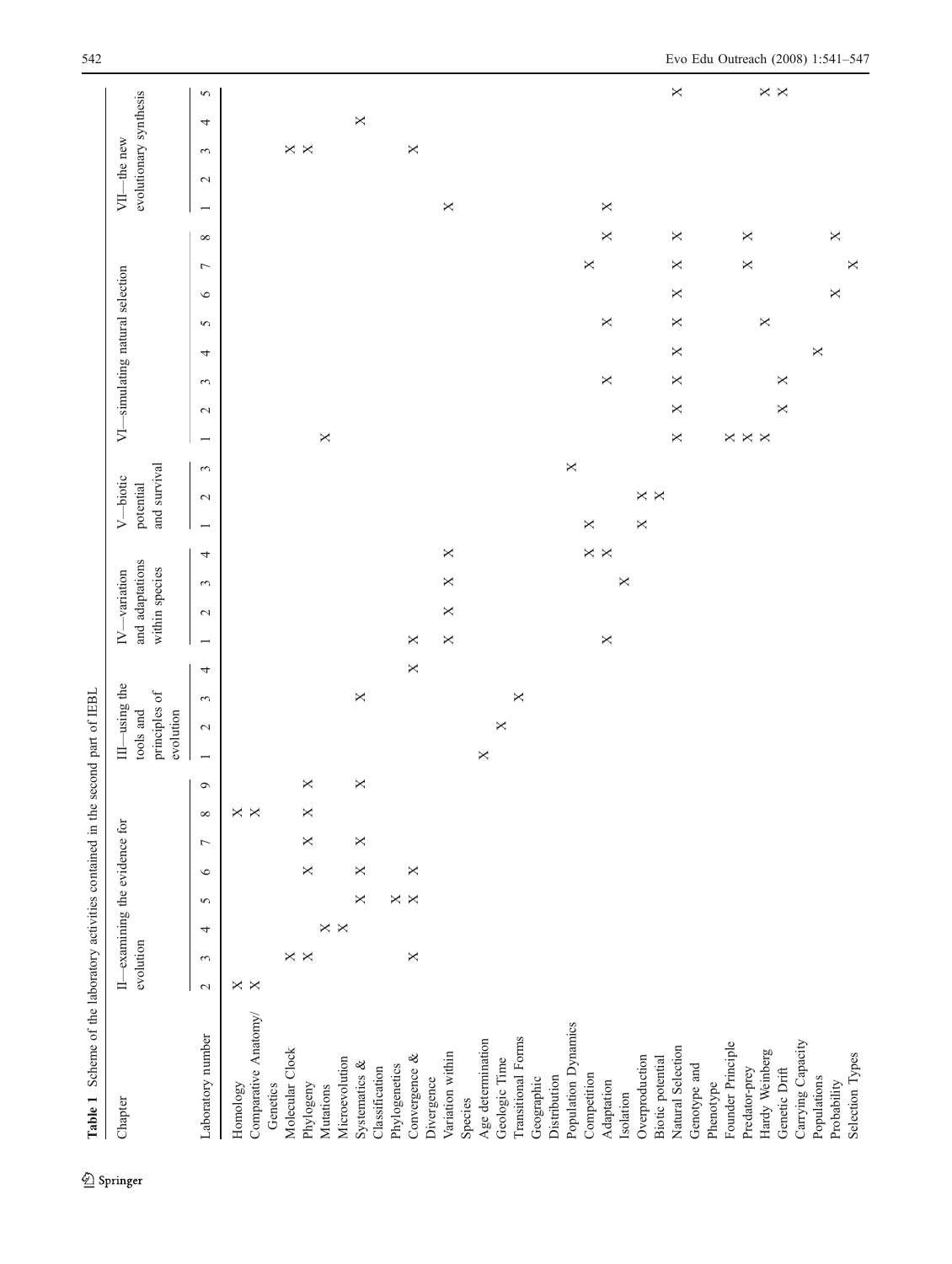$\times$ 

 $\times$ 

section VI (mainly in sections IV and V) without being reported.

Although this table may appear arbitrary in some points, McComas 's analytical effort is useful for the teacher to orient and choose, and the reduction of the intrinsic complexity of the evolutionary factors seems quite justified by a pedagogical strategy informing each and every contribution in IEBL: "not too many principles involved together in one laboratory activity. "

Furthermore, this pedagogical strategy accords with the epistemological nature of the "Darwin–Wallace model of evolution by natural selection, " admittedly the focus of the whole book. In first part of IEBL, McComas gives an account of classical works in the philosophy of biology, analyzing the Darwin–Wallace model as a series of interdependent assertions that work together but can be isolated and understood as individual components. As McComas says, IEBL addresses the two most important: descent with modification (furthermore divided in ten scientific assertions) and natural selection (furthermore divided in five). There are in fact many laboratory activities about differential survival, adaptation, convergence– divergence, and common descent. Several activities work with principles and difficulties of systematics and biological classification, in connection with the evolutionary process.

We should note that in IEBL some evolutionary topics are left out or just incidentally treated: issues as interesting and important as speciation, sexual selection, development and genetics, organization, evolutionary stasis, levels of selection, constraints, and exaptation. To be precise, speciation and punctuated equilibria are addressed in the last section, but their role is peripheral compared to the place they occupy in today 's evolutionary theory. We stress that readers should not take too literally this book 's title but realize that, today, there is more in "evolutionary biology " than the D –W model.

But, given these limits, the text is self-sustaining for three reasons: (a) The D –W model is epistemologically coherent and autonomous, and is explicitly declared from the beginning as the focus of interest; (b) all relevant novelties in evolutionary theory (such as punctuated equilibria, exaptation, and hierarchical theory) are proposed as revisions and extensions of the D–W model, mainly concerning contexts and constraints in which this core operates unchanged; (c) the D-W model and its components are objects of deep and common misconceptions that pose several cognitive challenges both to teachers and students: They therefore demand the time and opportunity to isolate, for example, "descent with modification " from "adaptation, " focusing and studying one at once, avoiding reduction while grasping connections, just as scientists do.

## Activities Overview

We think that the 32 activities collected in IEBL refute two possibly fallacious ideas about biology teaching, i.e., (a)

Founder Effect  $X$ Punctuated Equilibrium DNA Hybridization Mode & Tempo of Mode & Tempo of Founder Effect Evolution Evolution Fitness

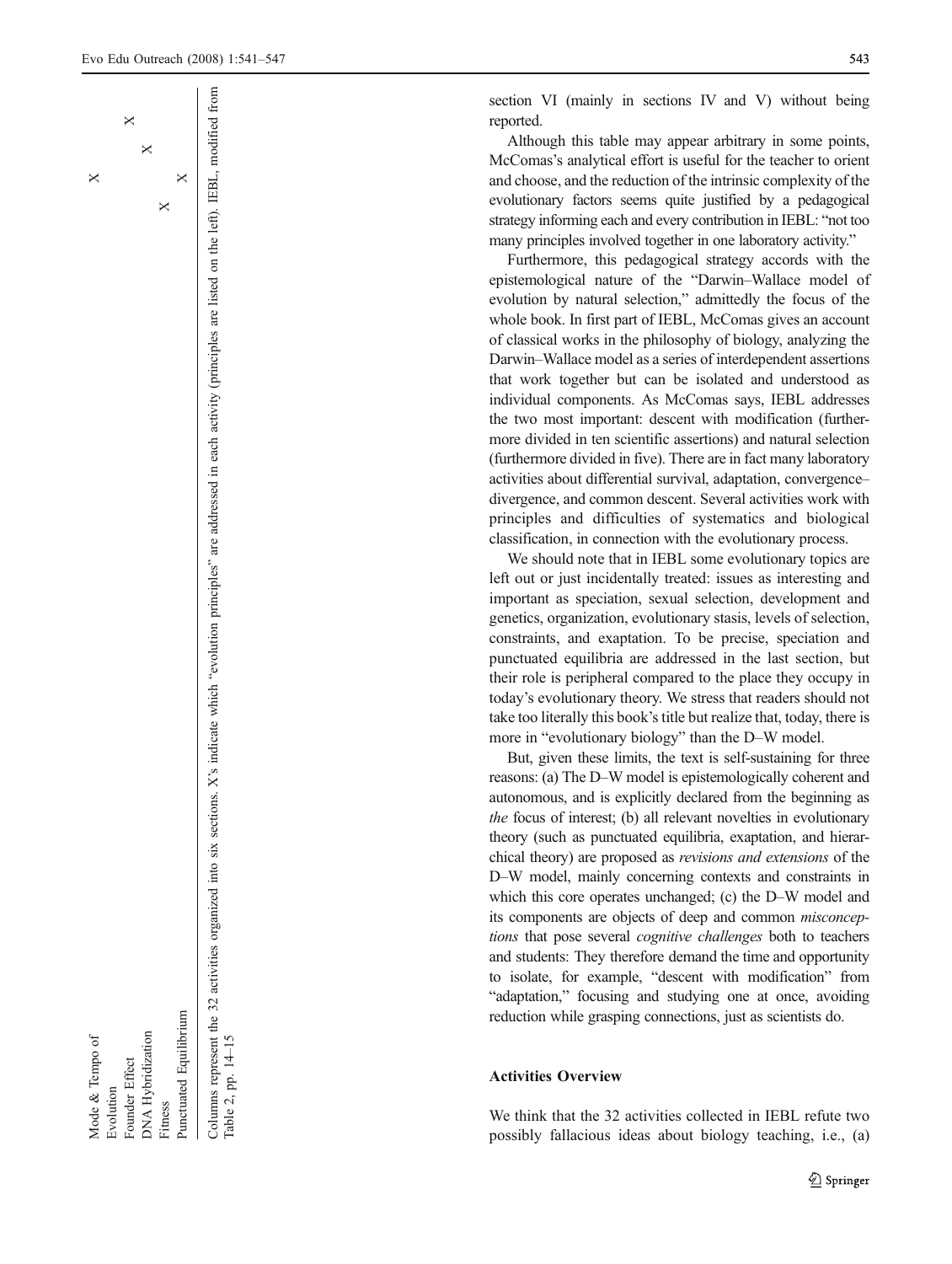laboratory experiments about evolution would be impossible, since evolution is a matter for historical and not experimental science, featuring unrepeatable and irreproducible events that happen in large space and time scales; (b) even if possible. setting up a biological laboratory implies expensive, sophisticated, sometimes hazardous equipment, or extraordinary experimental conditions.

Well, every activity collected in IEBL has a "Materials" paragraph, and the great part of them just require few everyday objects: peanuts, M&M's, seeds, pinecones, cereals, varieties of beans, apples, Jelly Belly beans, tomatoes, pears, leaves; markers, pencils, stickers, tape, meters and rulers, paper punch; pliers, fine point forceps, knives, spoons, straws, forks; plastic containers or bags, colored toothpicks, wooden matches, nail polish, coffee cans; colored paper chips, construction paper, and pieces of fabric.

With the help of rules to follow, dice, a Yahtzee game, playing cards, calculators, etc., students often become part of the mechanism to be learned: They turn into predators, timescale indicators, "reproductors," and so on, favoring the emergence of solutions that make sense for them. This is consistent with a constructivist view of learning: "students can only assimilate new information by generating personal understanding out of their own experiences" (McComas, p. 10). Sometimes students themselves can also be the direct object of observation, as humans are inside evolutionary processes and bear their traces.

In some (actually, not many) cases, materials can be usefully enriched or switched out for actual and direct biological and paleontological materials: An essay is dedicated to "Designing Fossils Collections for 'Hands-On' Evolution Laboratories" (II-1, by James E. Platt, 1999), and another one gives advice for observing and labeling skeletal parts however, real skeletons are allowed to be replaced by illustrations (II-2, by Robert A. Coler, 1966). In summary, direct experiences with such materials seem to be an advisable integration into usually self-sufficient laboratory activities. Two IEBL activities involve culturing and breeding of organisms (Drosophila, worms, and plants), two make use of microscopes, and two involve chemicals, biochemicals, and relevant experimental apparatus. It must be said that there is no direct link between the technological level of the apparatus and the cognitive value of the experience. On the contrary, as we will show below, the latter two activities appear to be the less coherent with IEBL philosophy and could probably be the less effective in terms of learning.

Many activities are well suited to be realized inside the classroom; others can be usefully conducted outdoors: in a football field, at the zoo, or in a park.

Printed drawings, worksheets, figures, transparencies, and handouts are provided as veritable working materials for students to work on with pen, colors, scissors, and glue. There are few test-like questions or demonstrative illus-

trations. Often, it could be more interesting to give students an empty graph sheet than show them a chart! Essential data for conducting the laboratory are delivered to the teacher mainly in form of tables, schemes, and the "Background Information" paragraph in each activity.

Two activities make use of very interesting Internet resources: the same databases and programs that are used by scientists for comparing genetic sequences.

# Teachers and Students Working Together in Science

The first third of IEBL, named "Foundations of Evolution Education," does contain a series of synthetic but penetrating essays by McComas and colleagues. One of the main standpoints of their thinking could be so expressed: There is and there must be a deep connection between what happens in laboratory instruction and what happens in 'real' science. An instance of that could be the kind of "modular isomorphism" we have seen between the Darwin–Wallace model and the possible laboratory activities, but essays point out many more insightful indications for designing and conducting laboratory activities. Some examples are: Always place laboratory before explanatory sessions; use laboratory to introduce, not just verify concepts; provide thought-provoking challenge questions to students in the briefest fashion possible; allow students to make *real* choices during the investigation; and so on.

In the approach called "learning cycle," referred to in some passages of the first part of IEBL (see in particular the essay by Anton E. Lawson), the teacher's introduction of new terms and concepts is always preceded by the students' "hands-on" explorations, observations, descriptions, tentative definitions, and is often followed by the endeavor of concept application in new and different domains. As students may learn in their laboratory "learning cycles," "debate, rethinking, and a cycle of verification are important elements of the scientific endeavor and, as such, are inherent in healthy scientific discourse" (McComas, p. 21).

Laboratory activities should accurately portray the nature of science (NOS). This is a central issue throughout IEBL (there is also a specific contribution about that by Michael P. Clough). In well-designed and well-conducted laboratories, students construct new meaningful concepts and generate "if…and…then…therefore" arguments and hypotheticodeductive inferences, managing "ideas that work extremely well at explaining the natural world in naturalistic terms we can understand, making accurate predictions, and guiding further empirical research" (Clough, p. 72), in other words, experiencing the way science comes down to patterns that are naturalistic, testable, and always open to revision.

Much can be done to make students' activities even more similar to scientists' work. For example, since "scientists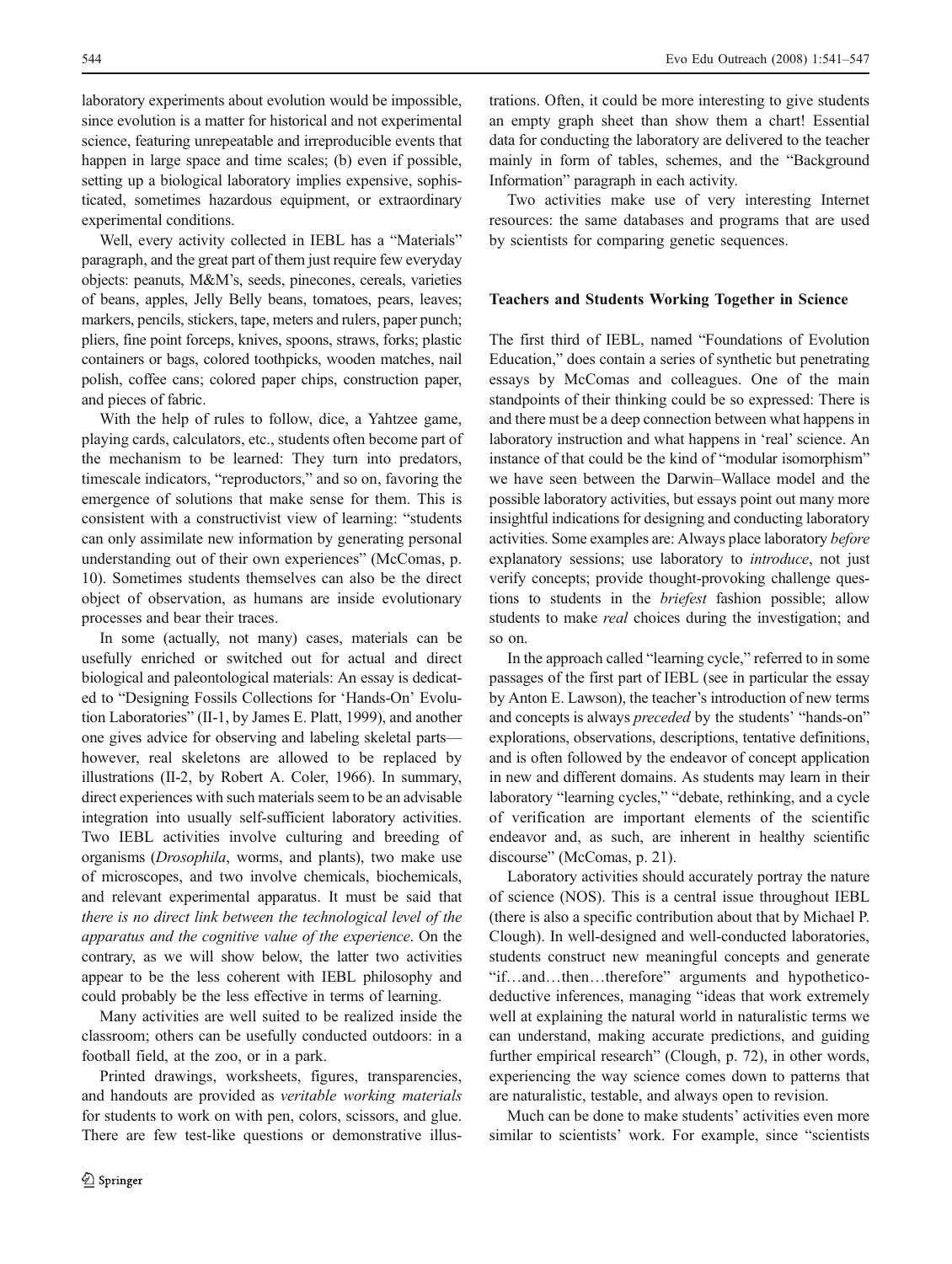rarely do investigations where the solution is assured within an hour or so" (McComas, p. 8), activities can be expanded in time and space beyond the classroom by assigning daily or weekly observations or by distributing complementary research tasks to different and distant groups (networking).

Avoiding any kind of ideology, emphasizing curiosity and the utility of knowledge, laboratory activities invite students to explore problems without demanding preventative "declarations of faith" of them, in respect to their own (especially religious) beliefs.

Laboratory activities can improve students' abilities to inquire, work in teams, select, present, discuss, and comment on results.

Entering directly into the interdependence between theoretical context, scientific practice, and discoveries, students can also explicitly discuss NOS with the teacher's help, addressing some misconceptions—pointed out in essays by Clough and others—according to which scientific ideas and models would be "exact copies of the natural world," a theory would be "just a theory," susceptible to become a law if and when it is "verified," and so on.

"Working inside science" in the lab can also give students the opportunity to appreciate and accept that "well-established scientific knowledge is not fair, nor is it decided democratically":

students need to be made aware that the scientific community, not public opinion polls, individual scientists, or small groups of scientists decide what is good science (Clough, p. 74).

Students can reflect as well upon issues on the growth of science:

Perhaps the most counterintuitive notion that comes from the NOS is the well-supported view that unresolved puzzles and seemingly refuting evidence do not always result in rejection of a scientific idea (Clough, p. 76).

A laboratory can also be the right context to present the human dimension of science instead of the purified versions of discovery often found in textbooks: The laboratory can contextualize history, giving the teacher the chance to tell stories from the history of science in a more vivid way and grounded on the students' direct experience (as an example, there is in IEBL a whole essay by McComas concerning textbook myths and misconceptions about Darwin's work and life).

Laboratory activities must be designed in coherence with the nature of science. The NOS and the laboratory will then form a circular dynamic: While the NOS helps students make sense of their laboratory experiences, the latter in turn helps students to learn about the NOS.

But this "working in science" can be a useful training for the teacher as well. As McComas points out in a review of

the US school system, some rigid, dogmatic, authoritarian positions taken by teachers in the face of evolution may come from perplexities not about content but about the nature of science. Indeed, some studies show that a deep understanding of the NOS reduces teachers*'* anxiety toward the teaching of evolution, while today few biology teachers appear to be prepared to argue effectively against intrusions into the biology curriculum. To understand, for example, "why ID is not science and why biological evolution is a sound scientific theory requires a sophisticated understanding of the nature of science" (Clough, p. 70). Some misconceptions regarding the NOS can consequently occur just by teachers' behavior or choice of language.

Once again, "evolution challenges teachers and their students alike." In IEBL, teachers can find precious clarifications and reassurances:

The testable deductions that follow from evolutionary theory make clear that it is science. The evidence in support of these deductions make clear that biological evolution has not been falsified (Clough, p. 76, our italic).

Evolution as change through time has occurred; scientific debates are aimed at "fine-tuning" our understanding of the mechanisms and singular cases. IEBL also gives precise references to the First Amendment of the US Constitution and Supreme Court decisions stating that a state, school, or district cannot ban the teaching of evolution, cannot require equal time for creationism or creation science, or have a disclaimer that singles out evolution from the science curriculum.

### Teacher in the Lab: A Portrait

We suggest that teachers reading IEBL can find support and new ideas for their practice but also undertake a selftraining that goes right through laboratory instruction.

In IEBL, William McComas and colleagues draw the portrait of a teacher who takes science and its nature seriously: First, by putting the pervasive framework of biology, namely evolution, right at the center of biology teaching; starting by the manual title, we see a teacher investigating even more than teaching in some traditional sense of "transmitting knowledge"; this teacher always tends to be brief: He or she must constantly refrain from giving notions to students (that would often be answers to never-asked questions!); she has the key role to provoke, to challenge students, and to suggest to them activities for finding answers themselves; according with the "degree of openness" of the particular laboratory, he allows real choices; she has a facilitating style: rather than interrupting and correcting students, she helps to spread students' good ideas and strategies in the classroom and to find new ones. Such a teacher's work is renewed and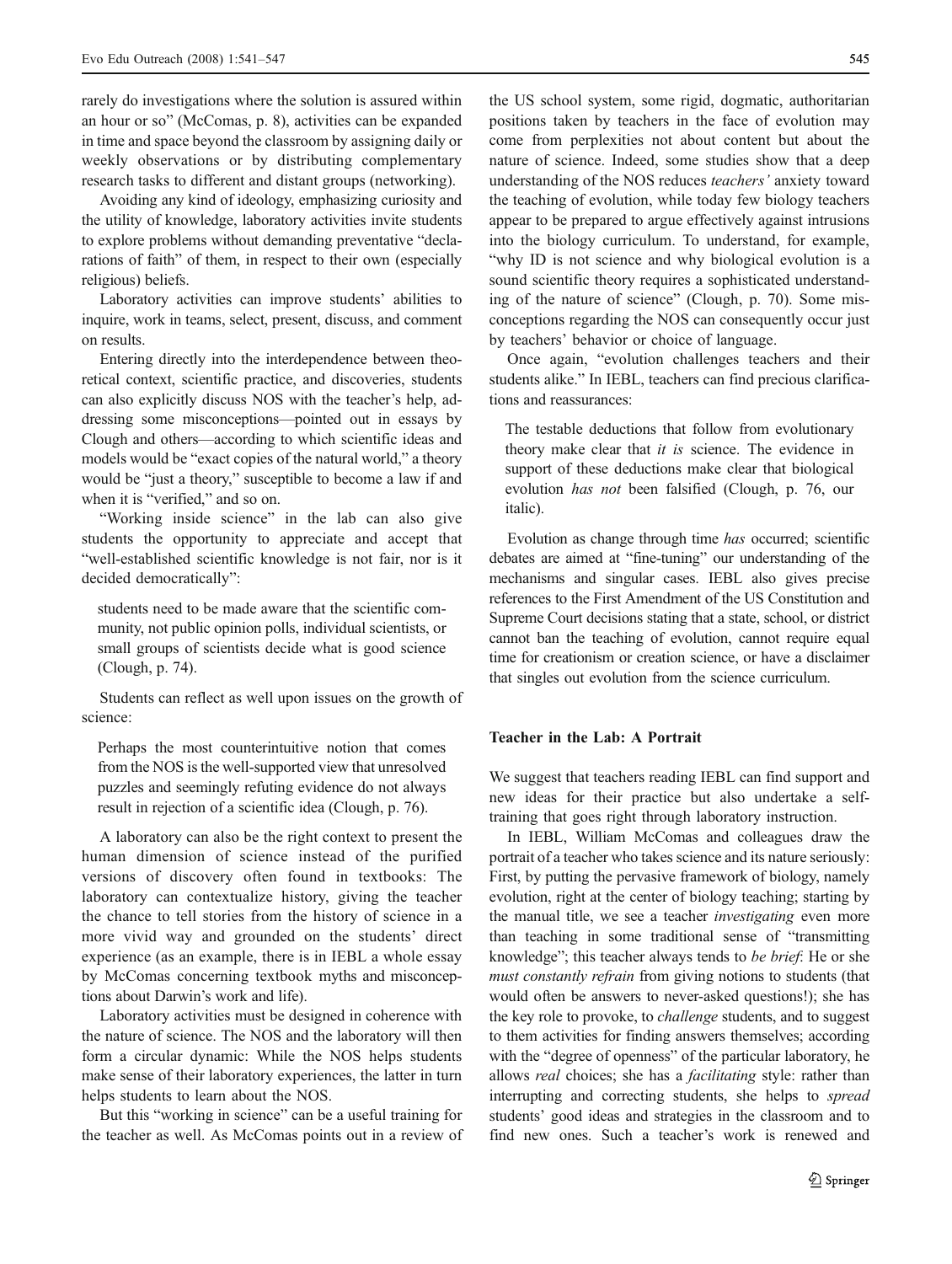enriched year after year by new and unexpected results. Of course, he must find solutions for an authentic and honest assessment, respecting the nature of the laboratory activity.

Well, it is evident—and explicitly declared by the authors—that such a teacher must come prepared for the laboratory experience: He or she has to be "highly skilled." But while it is true that laboratory requires much of the teacher, we ought to say that laboratory can help the teacher to construct his own professional identity. So we advise teachers not to wait to become "highly skilled enough" to start using laboratory activities; on the contrary, they can use laboratory activities to construct their competence. And even though the first trials might not be so good, it will be another level of discovery and enhancement.

To end our review, to stress once more the importance of "Foundations of Evolution Education" (henceforward FEE), the first part of IEBL: In order to conduct meaningful and effective activities, teachers need to take hold of the general indications therein concerning evolution and the laboratory. This is necessary because a good experimental apparatus can still be ineffective or even confirm misconceptions due to the teacher's performance (style, procedure, language, etc.). On the other hand, a prepared teacher familiar with FEE contents can effectively modify and use activities that are not correctly conceived or exposed.

## Using Activities Critically: Two Examples

Take for example "Comparative anatomy as evidence of evolution" by Robert A. Coler (II-2, 1966), in which students are asked to find and mark homologous features across various skeletons of different species:

As students identify and observe homologous structures in different groups of animals, help them to see that their differences arose as a result of gradual change over time. Homologous structures in amphibians, birds, reptiles, and mammals, for example, developed over hundreds of millions of years—the time it took for each of the respective groups of animals to evolve (Coler, p. 127, our italic).

Just by this quotation in the light of FEE, we can see two problems here: (a) Animals are referred to as "related" since the very beginning of the activity: an evolutionary scheme is strongly presupposed, so the activity appears to be somewhat apologizing, aiming to convince that there is a change though time, whereas according to FEE indications, the students themselves should hypothesize or at least evaluate alternative explanations; (b) the activity is presented as if it would be a discovery of the passage between existing animals, with a progressionist accent that maybe reflects conceptions of 40 years ago (this is the oldest activity in the collection, 1966).

A teacher who is familiar with FEE can easily recognize and overcome these limits and use Coler's indications in a more appropriate way. For the first problem, incidentally in this case, he or she can find a good counter-example in "A Scientific Approach to Teaching about Evolution and Special Creation" by Anton E. Lawson (1999, I-7), presented in FEE as a paradigmatic example of a "learning cycle approach." This activity:

…raises the key scientific question and presents the major alternative explanations/theories that have been proposed in the past to answer the question. This approach then challenges students to gather evidence from the fossil record and analyze that evidence using critical thinking skills to decide for themselves which explanation (or explanations) represents the best answer to the question raised (Lawson, p. 82).

A detailed guide for the teacher follows, concerning how to help students generate hypothetico-deductive arguments for testing the competing theories (with transcriptions of conversations as examples).

The second problem is another confirmation, if needed, that teachers have to be conscious and up-to-date in selecting and using laboratory activities. The last 40 years of discussions in biology and epistemology have brought to light cognitive challenges and misconceptions (some of which are mentioned in FEE), and also scientists have changed their language, refined and redefined old problems and descriptions. In this particular case, two tendencies are relevant: (a) The preference for linear reconstructions of evolutionary stories has given way to branching models, making scientists extremely careful in constructing easy long-span linear sequences such as amphibians–birds–reptiles–mammals, now preferably seen as "evolutionary trends;" (b) in many cases, it has been necessary in science communication to state more clearly that, in evolution, the word "derivation" traces back to a common ancestorship: In short—to cite a widespread misconception—humans do not derive from actual apes, but both groups descended from a common ancestor.

Less subtle critiques can apply to a much more recent activity: "Antigen-antibody interaction" by Mary Culp (2000, II-3), in which

…students will test to see whether antigens and antibodies across several species react with each other. Using these data, evolutionary relationships between the chosen species will be constructed (Culp, p. 128).

In this activity, students make use the Ouchterlony test (1973), which requires a kit with instruments, chemicals, and biomaterials such as agar,  $NaH<sub>2</sub>PO<sub>4</sub>$ , NaCl, antisera,